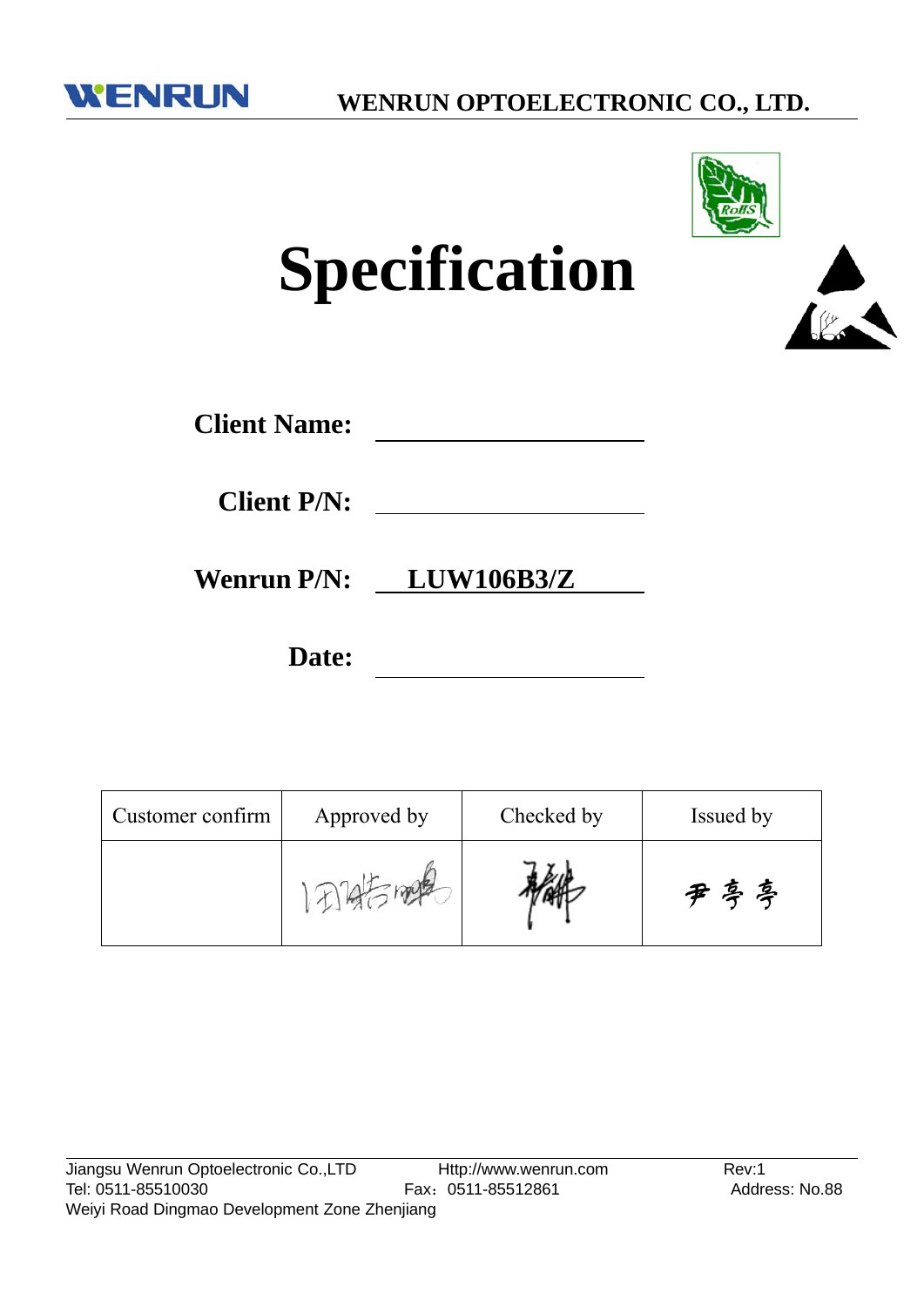# **WENRUN OPTOELECTRONIC CO., LTD.**

#### ◆ **Features:**

WENRUN

- $\bullet$  High speed response.
- High reliability and long life.
- Low power consumption.
- Suitable for pulse operation.
- This product doesn't contain restriction Substance, comply ROHS standard.

#### ◆ **Descriptions:**

- The series specially designed for applications requiring higher brightness.
- Superior performance in outdoor environment.

#### ◆ **Applications:**

- Automotive exterior lighting.
- Solid state lighting and signaling.

#### ◆ **Selection Guide:**

| Part No.   | <b>Material</b> | <b>Emitting Color</b> | <b>Lens Type</b> |  |
|------------|-----------------|-----------------------|------------------|--|
| LUW106B3/Z | InGaN           | Ultra Super White     | Water Clear      |  |

\*Pay attention to electrostatic(ESD)

#### ◆ **Package Dimensions:**



#### **NOTES**:

- 1、All dimensions are in millimetres (mm).
- 2. Tolerance is  $\pm 0.25$ mm $(0.01)$ " unless otherwise noted.
-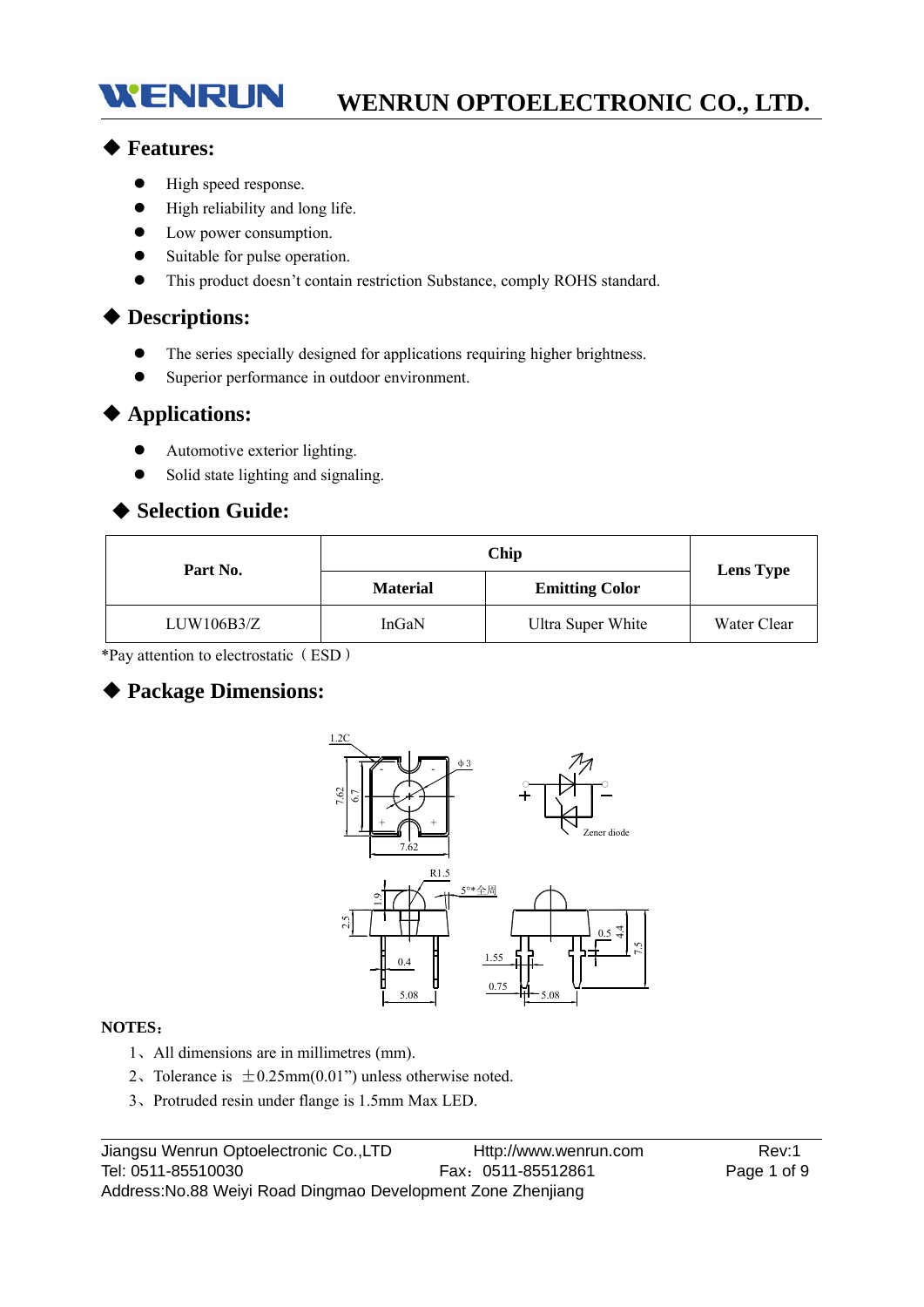

# ◆ **Absolute Maximum Rating** (**Ta=25**℃)

| <b>Parameter</b>                   | <b>Symbol</b> | <b>Ultra Super White</b> | Unit      |
|------------------------------------|---------------|--------------------------|-----------|
| Power Dissipation                  | $P_d$         | 80                       | mW        |
| <b>Pulse Forward Current</b>       | $I_{FP}$      | 100                      | mA        |
| DC Forward Current                 | $I_{\rm F}$   | 20                       | mA        |
| Reverse Voltage                    | $V_{R}$       | 5                        | V         |
| <b>Operating Temperature Range</b> | Topr          | $-40 \sim +85$           | U         |
| Storage Temperature Range          | <b>Tstg</b>   | $-40 \sim +100$          | $\hat{C}$ |
| Soldering Temperature              | <b>Tsol</b>   | $260 \pm 5$              | $\sim$    |

Notes: Soldering time ≤ 5 seconds.

I<sub>FP</sub> condition: pulse width  $\leq 1$ ms ,duty cycle  $\leq 1/10$ .

Tsol condition : 3mm for the base of the epoxy bulb.

# ◆ **Electrical Optical Characteristics**(**Ta=25**℃)

|                           |                  | <b>Ultra Super White</b> |      |      |      |                       |
|---------------------------|------------------|--------------------------|------|------|------|-----------------------|
| <b>Parameter</b>          | <b>Symbol</b>    | Min.                     | Typ. | Max. | Unit | <b>Test Condition</b> |
| Luminous Intensity        | $I_V$            | 4200                     |      | 7000 | mcd  | $I_F = 20mA$          |
| Forward Voltage           | $V_{\rm F}$      | 2.9                      |      | 3.5  | V    | $I_F = 20mA$          |
| Peak Emission Wavelength  | $\lambda$ p      | 446                      |      | 456  | nm   | $I_F = 20mA$          |
| Spectral Line Half Width  | Δλ               | --                       | 20   |      | nm   | $I_F = 20mA$          |
| Reverse Current           | $I_R$            | --                       |      | 200  | uA   | $V_R = 5V$            |
| Recommond forward current | $I_F$ (rec)      | $- -$                    | 20   | $-$  | mA   | $- -$                 |
| Viewing Angle             | $2 \theta_{1/2}$ | --                       | 45   |      | deg  | $I_F = 20mA$          |

Notes: 1. Tolerance of Luminous Intensity  $\pm 10\%$ 

2. Tolerance of Peak Wavelength  $\pm 2$ nm

3. Tolerance of Forward voltage  $\pm 0.05$ V

4. Luminous Intensity is measured by WENRUN's equipment on bare chips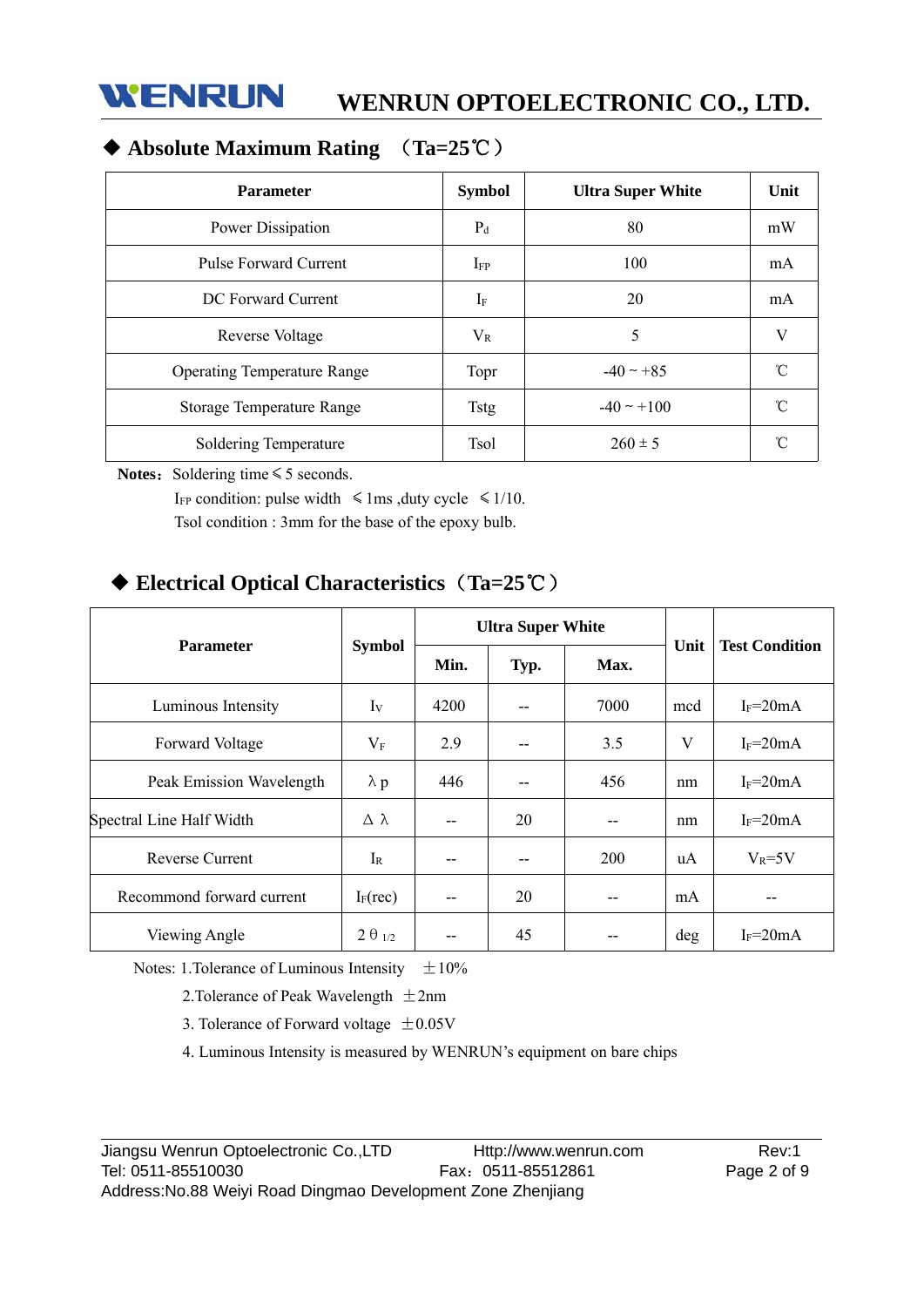

### ◆ BIN range

Luminous intensity (tolerance is  $\pm 10\%$  @ If = 20mA):

| <b>BIN CODE</b> | Min.(mcd) | Max. (mcd) |
|-----------------|-----------|------------|
|                 | 4200      | 5500       |
|                 | 5500      | 7000       |

Peak Wavelength (tolerance is  $\pm 2$ nm @ If = 20mA):

| <b>BIN CODE</b> | Min(nm) | Max. (nm) |
|-----------------|---------|-----------|
| D               | 446     | 448       |
| E               | 448     | 450       |
| F               | 450     | 452       |
| G               | 452     | 454       |
| Η               | 454     | 456       |

Forward voltage (tolerance is  $\pm 0.05V$  @ If = 20mA):

| <b>BIN CODE</b> | Min.(V) | Max. (V) |
|-----------------|---------|----------|
| S               | 2.9     | 3.0      |
| T               | 3.0     | 3.1      |
|                 | 3.1     | 3.2      |
|                 | 3.2     | 3.3      |
| W               | 3.3     | 3.4      |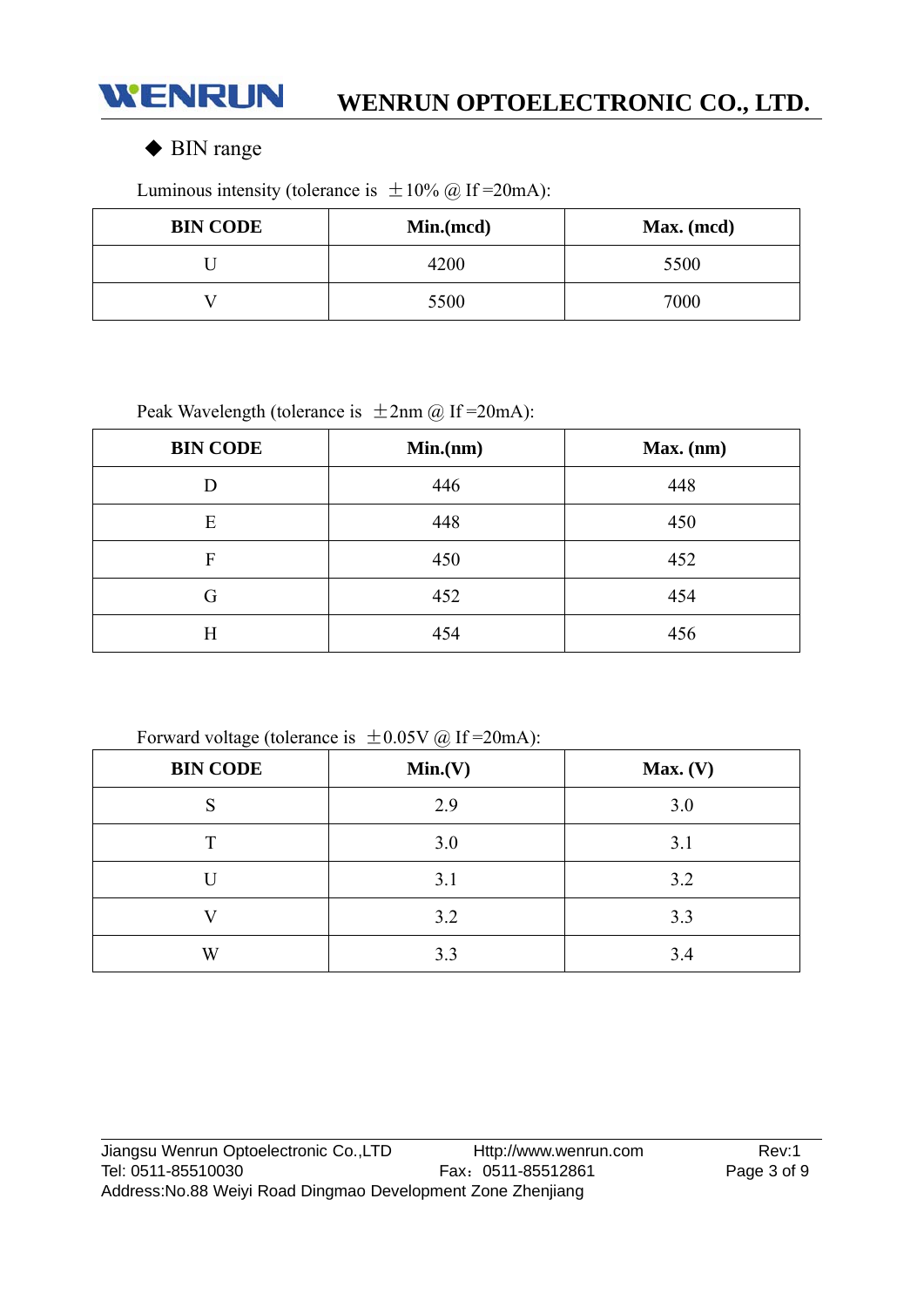

# **WENRUN OPTOELECTRONIC CO., LTD.**

| Bin<br>Code | X, Y              |       |                           |             |       |             |       |         |
|-------------|-------------------|-------|---------------------------|-------------|-------|-------------|-------|---------|
|             | ${\bf X}_{\bf T}$ | $Y_T$ | $\mathbf{X}_{\mathbf{R}}$ | ${\bf Y_R}$ | $X_B$ | ${\bf Y_B}$ | $X_L$ | $Y_{L}$ |
| <b>BR</b>   | 0.28              | 0.28  | 0.29                      | 0.29        | 0.28  | 0.30        | 0.27  | 0.29    |
| <b>BS</b>   | 0.29              | 0.27  | 0.30                      | 0.28        | 0.29  | 0.29        | 0.28  | 0.28    |
| BP          | 0.28              | 0.26  | 0.29                      | 0.27        | 0.28  | 0.28        | 0.27  | 0.27    |
| <b>BQ</b>   | 0.27              | 0.27  | 0.28                      | 0.28        | 0.27  | 0.29        | 0.26  | 0.28    |
| BM          | 0.26              | 0.26  | 0.27                      | 0.27        | 0.26  | 0.28        | 0.25  | 0.27    |
| <b>BN</b>   | 0.27              | 0.25  | 0.28                      | 0.26        | 0.27  | 0.27        | 0.26  | 0.26    |

Bin range of Chromaticity Coordinates (tolerance is  $\pm 0.01$  @ If = 20mA):

Please refer to CIE 1931 Chromaticity diagram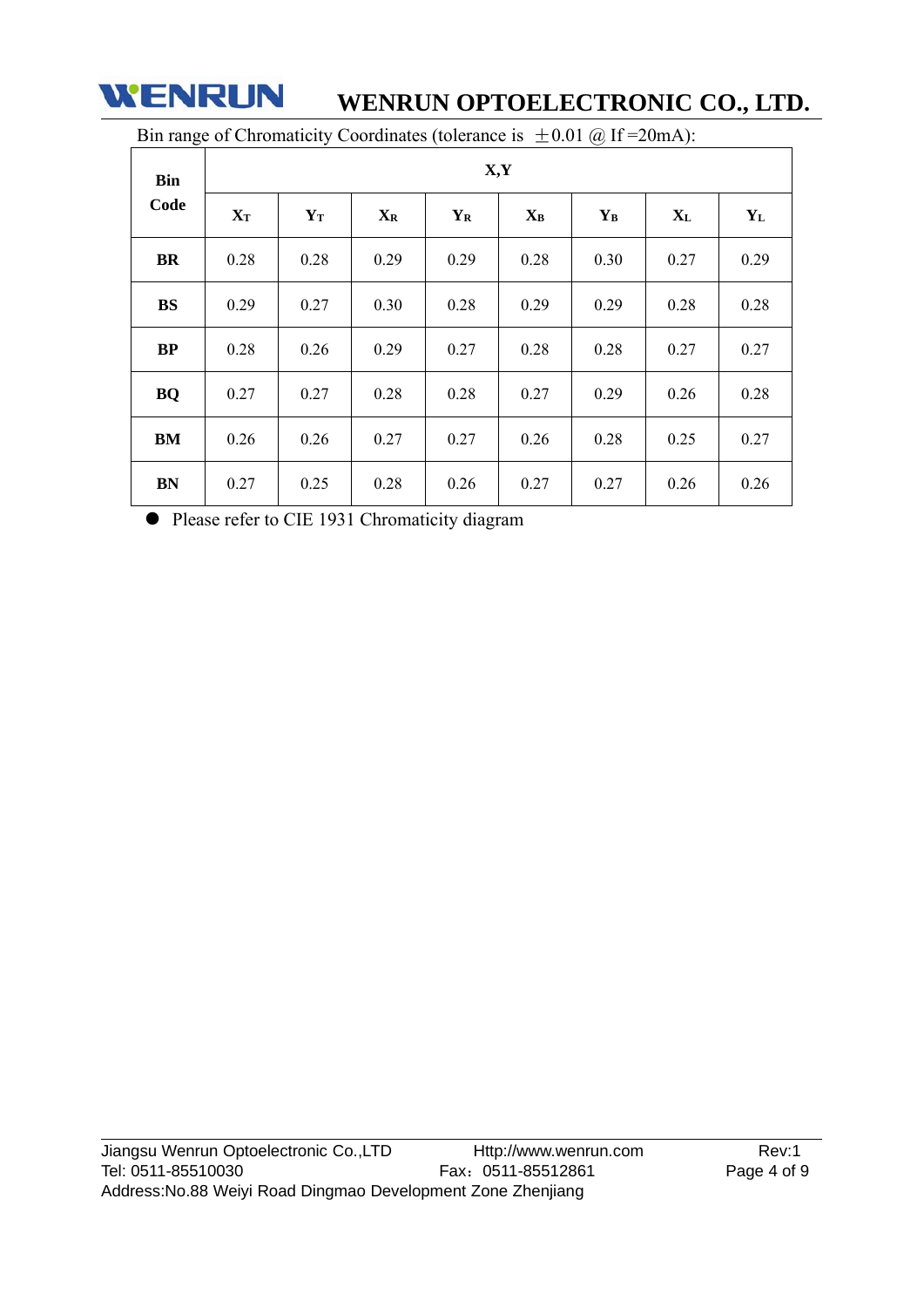

# **WENRUN OPTOELECTRONIC CO., LTD.**

# $\blacklozenge$  Chromaticity Coordinates & Bin grading diagram: (IF=20mA)



0 0.1 0.2 0.3 0.4 0.5 0.6 0.7 0.8

cx

0.1

0.2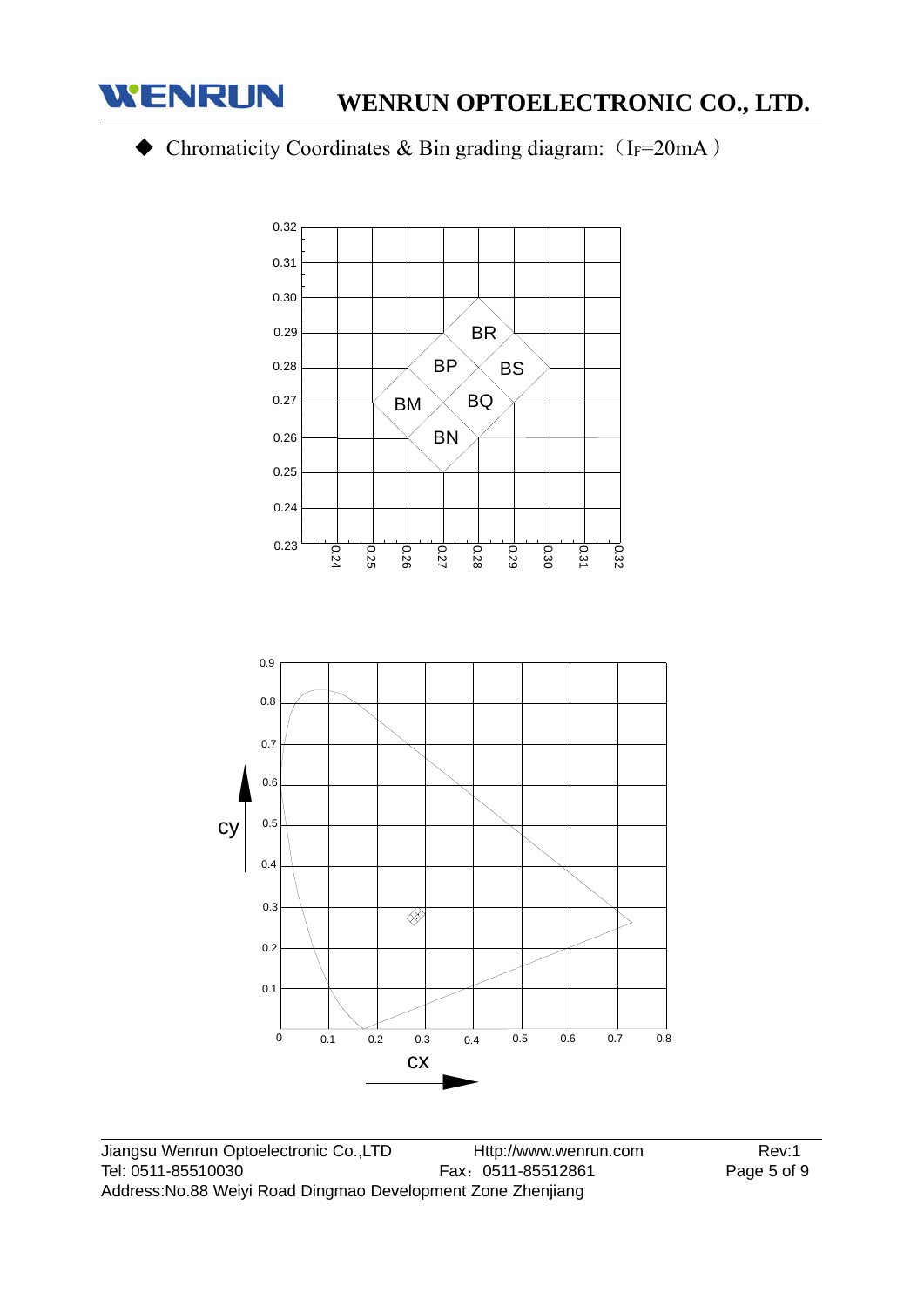# ◆ **Reliability**

# **(1) Test Items and Conditions**

| N <sub>O</sub> | <b>Test Item</b>                                     | <b>Test Conditions</b>                                                                                                                                                       | <b>Sample</b> | Ac/<br>Re |
|----------------|------------------------------------------------------|------------------------------------------------------------------------------------------------------------------------------------------------------------------------------|---------------|-----------|
| 1              | Temperature Cycle                                    | $-40\pm5^{\circ}\text{C} \rightarrow 25\pm5^{\circ}\text{C} \rightarrow 100\pm5^{\circ}\text{C} \rightarrow 25\pm5^{\circ}\text{C}$<br>(30min, 5min, 30min, 5min) 100 Cycles | 20            | 0/1       |
| 2              | High Temperature Storage                             | Ta: $100+5^{\circ}$ C<br>Test time= $1000HRS(-24HRS,+72HRS)$                                                                                                                 | 20            | 0/1       |
| 3              | High Temperature And<br><b>High Humidity Working</b> | Ta: $85 \pm 5^{\circ}$ C, RH: $85 \pm 5\%$ , I <sub>F</sub> =20mA<br>Test time= $500HRS(-24HRS,+72HRS)$                                                                      | 20            | 0/1       |
| 4              | Low Temperature Storage                              | Ta: $-40+5^{\circ}$ C<br>Test time= $1000HRS(-24HRS,+72HRS)$                                                                                                                 | 20            | 0/1       |
| 5              | <b>Operating Life Test</b>                           | Connect with a power $I_F = 20 \text{mA}$<br>Ta=Under room temperature<br>Test time= $1000HRS(-24HRS,+72HRS)$                                                                | 20            | 0/1       |
| 6              | Solder Resistance                                    | $T.So=260\pm5^{\circ}C$ one time<br>Dwell Time= $10\pm1$ Secs                                                                                                                | 20            | 0/1       |
| 7              | Thermal Shock                                        | $-40\pm 5^{\circ}\text{C} \rightarrow 100\pm 5^{\circ}\text{C}$<br>$(15min, 15min) 100$ Cycles                                                                               | 20            | 0/1       |

# **(2)Criteria of judging the damage**

|                    |                          | <b>Test condition</b> | Criteria for judgement |                 |  |
|--------------------|--------------------------|-----------------------|------------------------|-----------------|--|
| <b>Item</b>        | <b>Symbol</b>            |                       | Min.                   | Max.            |  |
| Forward voltage    | $\rm V_F$                | $I_F = 20$ mA         |                        | $U.S.L*1.1$     |  |
| Reverse current    | $1_{R}$                  | $V_R = 5V$            |                        | 15uA            |  |
| Luminous intensity | Iv                       | $I_F = 20$ mA         | $L.S.L*0.7$            |                 |  |
| Wave length        | $\lambda$ D/ $\lambda$ P | $I_F = 20$ mA         |                        | $U.S.L \pm 2nm$ |  |
| Appearance         |                          | View check            | No mechanical damage   |                 |  |

\* U.S.L: Upper standard level L.S.L: Lower standard level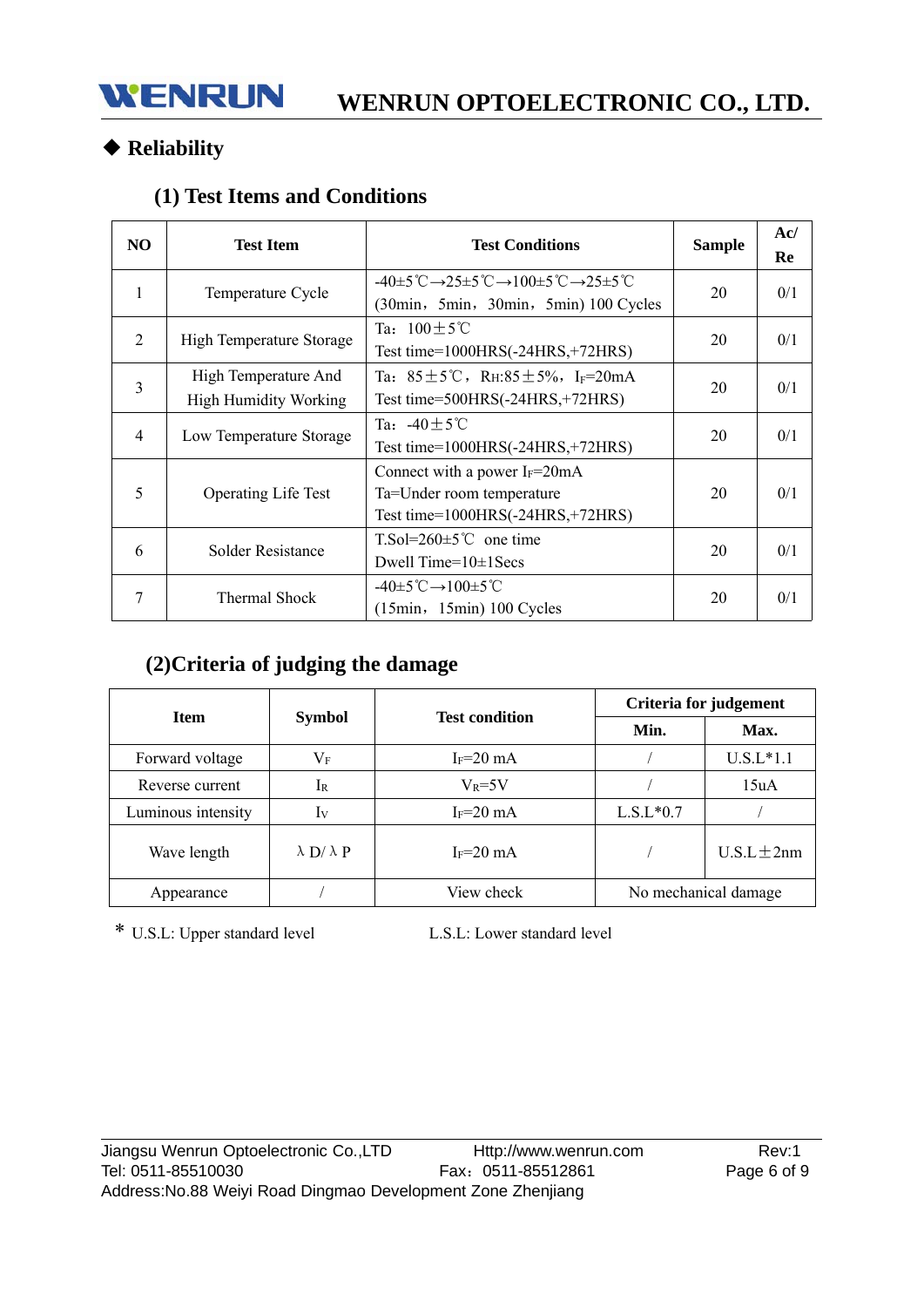

440

Relative Luminous Intensity (%)

Relative Luminous Intensity (%)

25  $\theta$ 400

50

100

75

# ◆ **Typical Electro-Optical Characteristics Curves**:





Jiangsu Wenrun Optoelectronic Co.,LTD Http://www.wenrun.com Rev:1 Tel: 0511-85510030 Fax: 0511-85512861 Page 7 of 9 Address:No.88 Weiyi Road Dingmao Development Zone Zhenjiang

Wavelength (nm)

Ta=25℃

Forward Current Vs.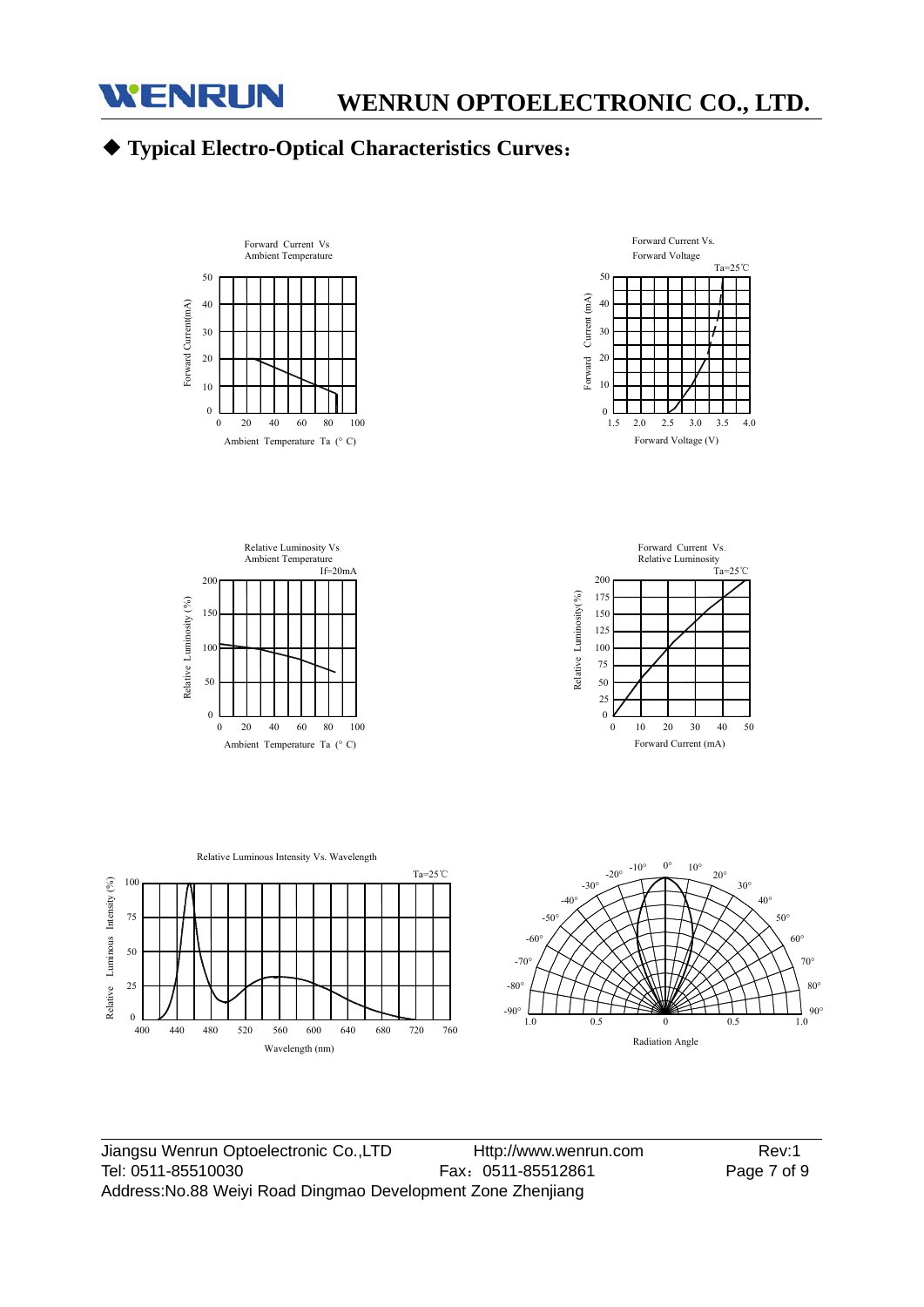#### WENRUN **WENRUN OPTOELECTRONIC CO., LTD.**

#### ◆ **Label Form Specification**



#### ◆ **Storage and application notices**

#### **1**、 **Storage**

- 1. Before opening package: the LEDs should be kept at 18-30℃, related humility: 30-70%RH.They should be used out within 3moths;
- 2. The internal and esterand boxes can not be contacted with ground to prevent absorption of moisture;
- 3. No acid, alkali, salt, corrosive and explosive gas; away from sunlight and keep the environment clean;

#### **2**、 **Application**

4.

- 1. Do not use any unknown chemical liquid to clean LED, it will damage the LED resin surface; use the alcohol under the room temperature if necessary but less than 1 min;
- 2. When forming lead frame, the lead frame should be bent at a point at least 2mm from the base of epoxy. The forming should be done before soldering which can avoid epoxy's broken and internal structure's damage. Forming must be operated by the specific jig or the qualified operator to make sure the lead frame and distance are as same as the circuit board. Specific is shown as below,



Mark:"○" means correct, "×"means incorrect.

3. Do not apply any bending stress to the base of the LED. The stress to the base may damage the internal connection which causes the electric character's failure.

Jiangsu Wenrun Optoelectronic Co.,LTD Http://www.wenrun.com Rev:1 Tel: 0511-85510030 Fax:0511-85512861 Page 8 of 9 Address:No.88 Weiyi Road Dingmao Development Zone Zhenjiang